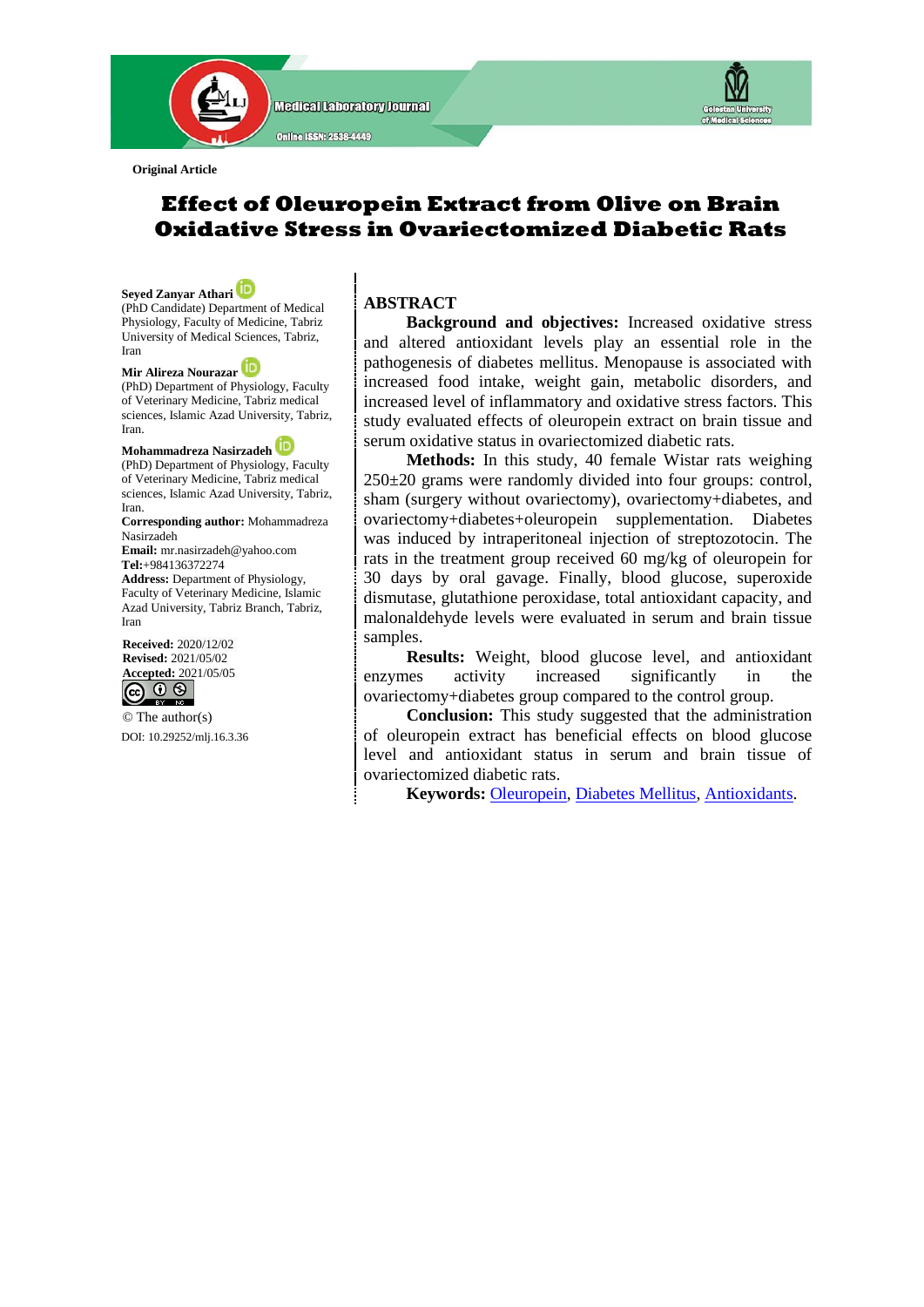### **INTRODUCTION**

Diabetes is an endocrine disorder associated with systemic and neurological complications. According to the World Health Organization's report, more than 420 million adults are living with diabetes worldwide. The exact causes of diabetes are still unknown, although genetics, obesity, and sedentary lifestyle play essential roles in the development of diabetes [\(1\)](#page-4-3). Increased oxidative stress and change in antioxidants' levels also play a significant role in the pathogenesis of diabetes mellitus [\(2\)](#page-4-4). It is well understood that menopause causes an increase in oxidative stress and inflammatory biomarkers [\(3\)](#page-1-0). The complications of diabetes increase during menopause. Estrogen and its derivatives are potent antioxidants that reduce lipid peroxidation. These compounds exert protective effects by upregulation of glutathione peroxidase (GPX) and superoxide dismutase (SOD) in females [\(3\)](#page-1-0). Mohammadi and Zare reported impaired spatial memory and motor index activities in diabetic and ovariectomized rats [\(4\)](#page-4-5). However, the benefits of using estrogen in the treatment of diabetes complications during menopause are welldemonstrated. Oxidative stress can be increased during menopause, either due to the overproduction of free radicals or impaired antioxidant defense[\(5\)](#page-4-6). Also, SOD activity is decreased in different tissues of diabetic and ovariectomized rats. A decrease in GPX and catalase activity was also observed in  $H_2O_2$ detoxification  $(5)$ .

Recently, the use of herbal drugs has increased due to their positive effects, few side effects, and relatively low cost. Therefore, seeking new, natural antidiabetic and antioxidants is of great importance. Dietary supplementation of antioxidants, such as vitamin E and flavonoids, can have beneficial effects on diabetic patients [\(6\)](#page-4-2). A study by Nasirzadeh et al. reported increased serum MDA levels and reduced SOD and GPX activity in streptozotocin-induced diabetic rats [\(7\)](#page-4-7). Another study showed that type 2 diabetes could affect learning and memory. On the other hand, metformin not only improves learning and memory but also reduces brain tissue MDA level [\(8\)](#page-4-8).

Oleuropein is a phenolic compound present in olive oil [\(9\)](#page-4-9). According to studies, oleuropein is an antioxidant that prevents lipid oxidation and removes free radicals in vitro [\(10\)](#page-4-10). Nekooeian et al. reported that oleuropein has

cardioprotective effect that partly results from its antioxidant activity  $(11)$ . Given the antioxidant properties of oleuropein and its health benefits, this study investigated the effect of oleuropein extract on brain tissue and serum oxidative status in ovariectomized diabetic rats.

### **MATERIALS AND METHODS**

In this study, 40 female, Wistar rats (weighing 200±20 g) were randomly divided into four groups (n=10). All rats were purchased from the Pasteur Institute of Iran (Tehran, Iran). The rats were kept under the same conditions (60% humidity,  $23 \pm 2^{\circ}$ C, and 12:12 light–dark cycle) with free access to water and food. The study's protocol was approved by the Ethics Committee of the Islamic Azad University of Tabriz, Iran (ethical code: IR.IAU.TABRIZ.REC.1398.020). The animals were divided into four groups: control group (intact animals), sham (surgery without ovariectomy), ovariectomized rats with diabetes (Ovx+D), ovariectomized rats with diabetes, receiving oleuropein extract  $(Ovx+D+Ole)$ .

<span id="page-1-0"></span>Ovaries in the Ovx+D and Ovx+D+Ole groups were removed under anesthesia with 50 mg/kg ketamine chloride (Alfasan, Germany) and 5 mg/kg xylazine chloride (Alfasan, Germany) with minimum disruption to the surrounding soft tissues [\(12\)](#page-4-1). Ten days after the ovariectomy and animals' recovery, the rats received a high-fat diet for eight weeks with free access to water. Type 2 diabetes was induced by intraperitoneal injection of streptozotocin (35 mg/kg) solubilized in 0.1 mM citrate buffer [\(13\)](#page-5-0).

Oleuropein was prepared at Ardabil Azad University of Medical Sciences using the seeds of the *Marie canned* olive were harvested. Then, oleuropein was automatically separated and purified by using preparative highperformance liquid chromatography. Purity of the extracted oleuropein was measured with that of standard oleuropein (Sigma Aldrich,  $USA) (6)$  $USA) (6)$ .

At the end of the study, the rats were anesthetized by intraperitoneal injection of ketamine (50mg/kg) and xylazine (10mg/kg), and blood samples were taken from the heart. The samples were centrifuged at 3000 rpm for 10 minutes to separate serum. The serum samples were kept at -20 $\degree$ C until used for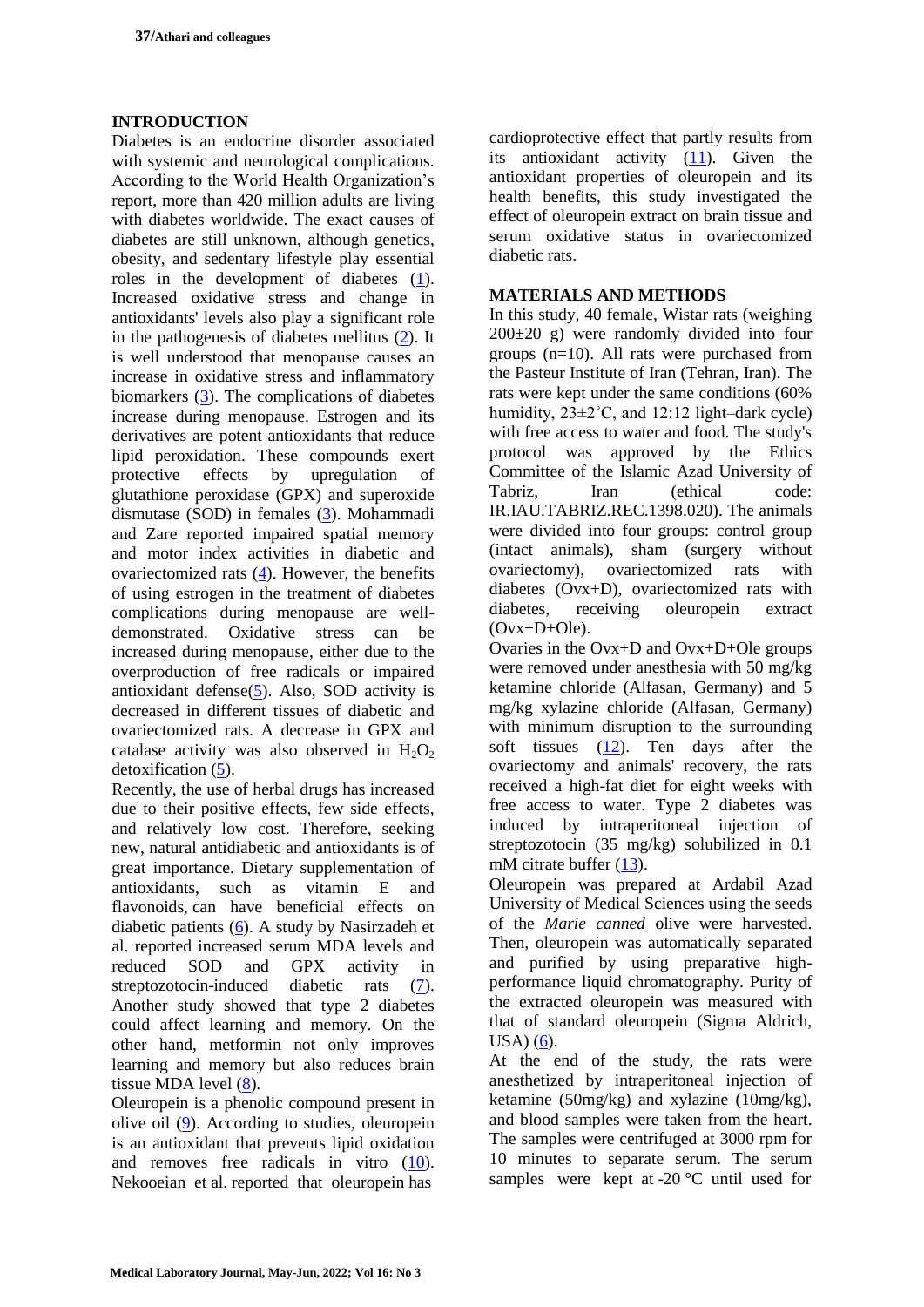measurement of antioxidant enzyme activity and MDA level. Brain samples were taken and washed using phosphate buffer saline  $(pH=7.4)$ . Then, one g of brain tissue was homogenized in five ml of cold buffer (Tris-HCl  $50 \text{ mM}$ ,  $pH=7.5$ , ethylenediaminetetraacetic acid 5 mM, dithiothreitol 1 mM). The final solution was centrifuged at 10000 rpm for 15 minutes. The supernatant was used for evaluation of antioxidant enzyme activity and brain MDA level. Fasting blood glucose levels were measured at baseline and at the end of the study using a glucometer (AccuaChek, USA). Serum glucose levels were determined 72 hours after the streptozotocin injection, and a blood glucose level above 300 mg/dl confirmed induction of diabetes [\(14\)](#page-5-1). Weight of the rats in each group was measured at baseline, after the streptozotocin injection, and after the high-fat diet. Next, SOD, GPX, and total antioxidant capacity (TAC) were measured using commercial kits (Randox, UK). We used a modified colorimetric method to measure plasma concentration of lipid peroxidation index  $(MDA)$   $(15)$ . This method was based on the MDA reaction with

thiobarbituric acid (Cell Biolabs Inc., USA). The obtained data were analyzed by one-way variance analysis (ANOVA) and Duncan test. All statistical analysis was carried out in SPSS software (version 22), with the statistical significance set at 0.05.

### **RESULTS**

The weight of rats did not differ significantly at baseline. However, after diabetes induction, the weight increased significantly in the diabetic groups compared to the control group  $(p<0.05)$ .

The final weight of animals was significantly lower in the Ovx+D+Ole group compared to the Ovx+D group  $(p<0.05)$  (Table 1). At baseline, blood glucose level did not differ significantly between the groups. However, blood glucose level was significantly higher in the diabetic groups than the control group  $(p<0.05)$ .

At the end of the study period, blood glucose level was significantly lower in the Ovx+D+Ole group compared with the Ovx+D group  $(p<0.05)$ , but there was no significant difference between the control and Ovx+D+Ole groups [\(Table 1\)](#page-2-0).

| <b>Groups</b>  | <b>Initial weight</b><br>(g)   | Diabetic weight<br>(g)         | <b>Final weight</b><br>(g)     | <b>Initial blood</b><br>glucose<br>(mg/dl) | <b>Confirmatory blood</b><br>glucose<br>(mg/dl) | <b>Final blood</b><br>glucose<br>(mg/dl) |
|----------------|--------------------------------|--------------------------------|--------------------------------|--------------------------------------------|-------------------------------------------------|------------------------------------------|
| Control        | $198.21 \pm 4.46$ <sup>a</sup> | $202.46 \pm 5.20^{\circ}$      | $205.33\pm3.38$ <sup>b</sup>   | $105.16 \pm 1.72$ <sup>a</sup>             | $102.83 \pm 2.92$ c                             | $100.50 \pm 2.81$ c                      |
| <b>Sham</b>    | $201.41 \pm 5.41$ <sup>a</sup> | $201.92 \pm 4.94$ <sup>b</sup> | $208.66 \pm 2.33$ <sup>b</sup> | $105.41 \pm 4.40$ <sup>a</sup>             | $104.83 \pm 3.18$ °                             | $101.83 \pm 2.99$ c                      |
| $Ovx+D$        | $199 \pm 5.95$ <sup>a</sup>    | $233.62 \pm 5.37$ <sup>a</sup> | $224 \pm 3.63$ <sup>a</sup>    | $107.83 \pm 3.18$ <sup>a</sup>             | $314.08 \pm 3.52$ <sup>a</sup>                  | $368.16 \pm 2.13$ <sup>a</sup>           |
| $Ovx+D+Ole$    | $203 \pm 5.38$ <sup>a</sup>    | $239.92 \pm 3.06$ <sup>a</sup> | $210.33\pm3.01$ b              | $104.58 \pm 3.04$ <sup>a</sup>             | 404 $\pm$ 3.28 $^{\circ}$                       | $125.15 \pm 2.07$ <sup>b</sup>           |
| <b>Groups</b>  | <b>Initial weight</b>          | Diabetic weight                | <b>Final weight</b>            | <b>Initial blood</b>                       | <b>Confirmatory blood</b>                       | <b>Final blood</b>                       |
|                | (g)                            | (g)                            | (g)                            | glucose                                    | glucose                                         | glucose                                  |
|                |                                |                                |                                | (mg/dl)                                    | (mg/dl)                                         | (mg/dl)                                  |
| <b>Control</b> | $198.21 \pm 4.46$ a            | $202.46 \pm 5.20$ h            | $205.33 \pm 3.38$ h            | $105.16 \pm 1.72$ a                        | $102.83 \pm 2.92$ c                             | $100.50 \pm 2.81$ c                      |
| <b>Sham</b>    | $201.41 \pm 5.41$ a            | $201.92 \pm 4.94$ b            | $208.66 \pm 2.33$ b            | $105.41 \pm 4.40$ a                        | $104.83 \pm 3.18$ c                             | $101.83 \pm 2.99$ c                      |
| $Ovx+D$        | $199 \pm 5.95$ a               | $233.62 \pm 5.37$ a            | $224 \pm 3.63$ a               | $107.83 \pm 3.18$ a                        | $314.08 \pm 3.52$ a                             | $368.16 \pm 2.13$ a                      |
| $Ovx+D+Ole$    | $203 \pm 5.38$ a               | $239.92 \pm 3.06$ a            | $210.33 \pm 3.01$ b            | $104.58 \pm 3.04$ a                        | $404 \pm 3.28$ b                                | $125.15 \pm 2.07$ b                      |

<span id="page-2-0"></span>**Table 1- Mean body weight of rats and serum concentration of glucose in different study groups**

**Data are presented as mean±standard deviation.**

**abcde: Non-identical letters in each column indicate a statistically significant difference (***p***<0.05).**

**Ovx+D: ovariectomized rats with diabetes, Ovx+D+Ole: ovariectomized rats with diabetes, receiving oleuropein extract.**

Based on the results, SOD activity in diabetic groups was significantly lower than in the control group  $(p<0.05)$ . In addition, SOD activity was significantly lower in the Ovx+D group compared with other groups  $(p<0.05)$ . Also, GPX activity was significantly lower in the Ovx+D group than in other groups  $(p<0.05)$ . There was no significant difference between the control and Ovx+D+Ole groups in terms of GPX activity. The level of TAC was significantly lower in the Ovx+D group

compared to the control group  $(p<0.05)$ . Moreover, MDA level was significantly increased in the Ovx+D group compared to the control group  $(p<0.05)$ . There was no significant difference between the Ovx+D and Ovx+D+Ole groups in terms of MDA level  $(Table 2)$ .

According to the results, brain tissue SOD activity was significantly lower in the Ovx+D group than in other groups  $(p<0.05)$ . However, GPX activity in the brain tissue was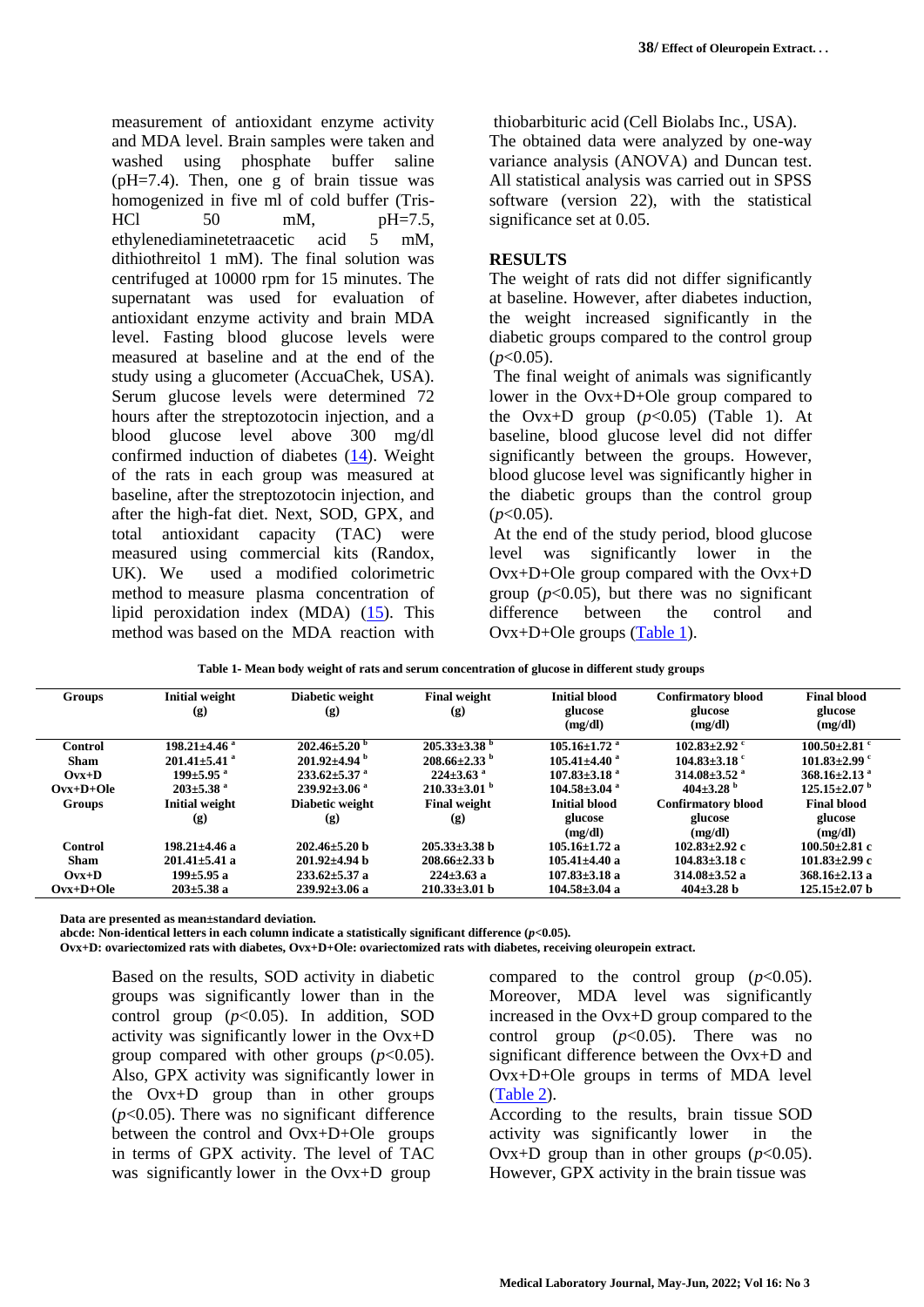significantly higher in the control group than in other groups  $(p<0.05)$ . The level of brain tissue TAC did not differ significantly between the study groups. In addition, MDA level in

brain tissue was significantly higher in the Ovx+D group compared to the control group [\(Table 2\)](#page-3-0).

<span id="page-3-0"></span>

| Table 2-Mean level of serum and brain antioxidant enzymes activity in rats in different study groups |  |  |
|------------------------------------------------------------------------------------------------------|--|--|
|                                                                                                      |  |  |
|                                                                                                      |  |  |

| <b>Serum GPX</b>            | <b>Serum SOD</b> | <b>Brain TAC</b>                                                                                                         | <b>Brain MDA</b>             | <b>Brain GPX</b>              |
|-----------------------------|------------------|--------------------------------------------------------------------------------------------------------------------------|------------------------------|-------------------------------|
| (U/gHb)                     | (U/ml)           | (mmol/mg)                                                                                                                | (nmol/mg)                    | $(u/mg)$ protein)             |
|                             |                  | protein)                                                                                                                 | protein)                     |                               |
| $56.55 \pm 0.96$ °          |                  | $3.27 \pm 0.11$ <sup>a</sup>                                                                                             | $2.31 \pm 0.05$ °            | $50.15 \pm 0.61$ <sup>a</sup> |
| $56.53 \pm 2.18$ °          |                  | $3.33 \pm 0.18$ <sup>a</sup>                                                                                             | $3.23 \pm 0.05$ °            | $50.67 \pm 0.33$ <sup>a</sup> |
| 41.81 $\pm$ 2.57 $^{\circ}$ |                  | $3.15 \pm 0.05$ <sup>a</sup>                                                                                             | $3.49 \pm 0.02$ <sup>a</sup> | $31.22 \pm 0.43$ <sup>b</sup> |
| $50.47 + 1.75$ <sup>b</sup> |                  | $3.28 \pm 0.08$ <sup>a</sup>                                                                                             | $3.17\pm0.06$ b              | $31.55 \pm 0.45$ <sup>b</sup> |
|                             |                  | $5.65 \pm 0.22$ <sup>c</sup><br>$5.59+0.19$ <sup>c</sup><br>$3.41 \pm 0.23$ <sup>a</sup><br>4.13 $\pm$ 0.08 <sup>b</sup> |                              |                               |

**abcde: Non-identical letters in each column indicate a statistically significant difference (***p***<0.05).**

**Data are presented as mean±standard deviation.**

**Ovx+D: ovariectomized rats with diabetes, Ovx+D+Ole: ovariectomized rats with diabetes, receiving oleuropein extract.**

#### **DISCUSSION**

In addition to hyperglycemia, the production of reactive oxygen species increases in diabetes. Therefore, managing antioxidant status and enzymes involved in glucose metabolism may be useful in controlling diabetes. In a study by Özkaya et al., similar to our study, diabetes was induced by using a high-fat diet and low-dose streptozotocin. Consistent with other studies, the present study showed that type 2 diabetes causes an increase in body weight and blood glucose levels of rats [\(16\)](#page-5-6). In addition, oleuropein supplementation prevented weight gain in ovariectomized diabetic rats. The results also showed that the Ovx+D group blood glucose was significantly higher than other groups. However, there was no difference between the control group and the Ovx+D+Ole group. In line with previous studies This indicates that oleuropein extract can prevent hyperglycemia, which has been demonstrated in previous studies [\(7](#page-4-7)[,14\)](#page-5-1). The phenolic components of olive have high bioavailability. It has been shown that oleuropein is rapidly absorbed after oral administration and reaches maximum plasma concentration after two hours. Oleuropein has several pharmacologic properties, including antimicrobial [\(17\)](#page-5-8), anti-inflammatory [\(18\)](#page-5-9), anti-atherogenic  $(19)$ , and antioxidant  $(20)$ effects. It inhibits low-density lipoprotein oxidation and can scavenge free radicals. Oleuropein has been shown to scavenge

hypochlorous acid, an oxidative substance released from neutrophil myeloperoxidase at the site of inflammation. Mitochondrial phospholipids are predominantly susceptible to peroxidation and can be damaged by free radicals [\(9\)](#page-4-9).

Studies have shown that oral oleuropein administration in alloxan- and streptozotocininduced diabetic rats causes a significant reduction in blood sugar level [\(21\)](#page-5-3). In this study, we measured MDA, SOD, GPX, and TAC in both brain tissue and serum samples of rats. Malondialdehyde is an essential indicator of oxidative stress and cell damage [\(22](#page-5-4)[,23\)](#page-5-5). In the present study, serum MDA level in the Ovx+D group was significantly increased compared to other groups, which is in agreement with results of a previous study [\(14\)](#page-5-1). On the other hand, SOD and GPX levels in the Ovx+D group were significantly decreased. The decrease in SOD activity in the Ovx+D group may be caused by the inhibition of enzyme activity by glycation  $(16)$ . Consistent with our findings, Altunkaynak et al. reported that menopause and diabetes may lower levels of lipid peroxidation, SOD, catalase, total glutathione, and myeloperoxidase, and cause destruction of hippocampal neurons in a rat model  $(24)$ . In this study, TAC in the Ovx+D group was significantly lower than that of other groups. Similar to serum MDA, brain tissue MDA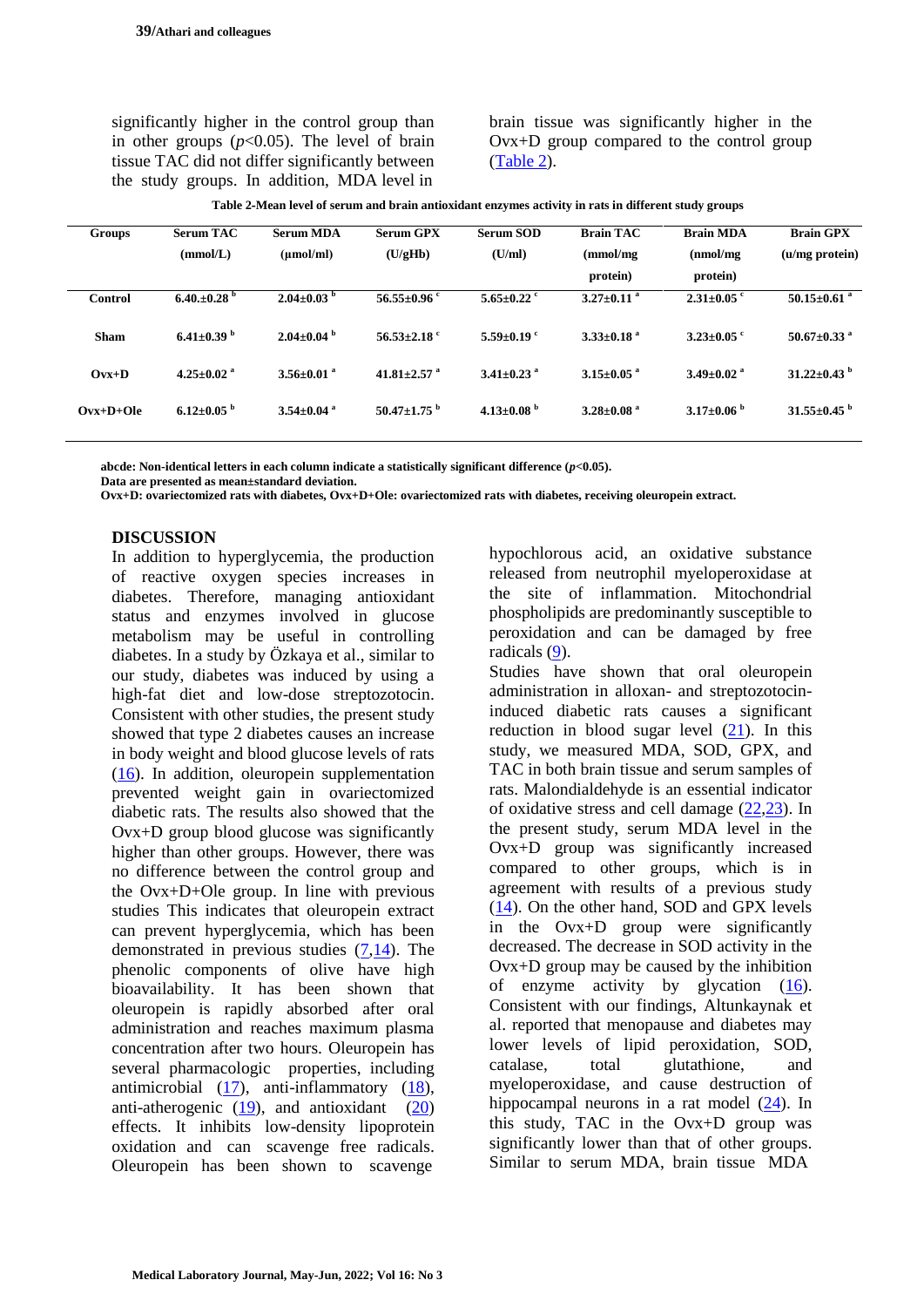level in the Ovx+D group was significantly increased compared to other groups. In another study, exercise increased catalase and GPx activity and decreased lipid peroxidation index in the brain tissue of diabetic rats. These findings are consistent with the results of our study [\(16\)](#page-5-6). It has been also reported that diabetes could increase MDA and decrease antioxidant system activity [\(25\)](#page-5-12).

#### **CONCLUSION**

In summary, the results of this research indicate the beneficial effects of oleuropein on hyperglycemia, lipid peroxidation index, and antioxidant enzymes activity in serum and brain of ovariectomized diabetic rats. Therefore, oleuropein can be used as an antioxidant to reduce the risk of oxidative stress-related diseases, such as diabetes. However, further studies are required to determine the molecular mechanisms involved in the neuroprotective effects of oleuropein*.*

#### **ACKNOWLEDGEMENTS**

The article had been derived from a research project approved by the Islamic Azad University, Tabriz Branch, Iran. The authors would like to express their gratitude to the university officials and laboratory experts at the faculty of veterinary medicine for their cooperation.

#### **FUNDING**

The authors received no financial support for the research, authorship, and/or publication of this article.

#### **Ethics approvals and consent to participate**

The study's protocol was approved by the Ethics Committee of the Islamic Azad University of Tabriz, Iran (ethical code: IR.IAU.TABRIZ.REC.1398.020).

### **CONFLICT OF INTEREST**

The authors declare that there is no conflict of interest regarding publication of this article.

#### **REFERENCES**

<span id="page-4-3"></span>1. Burgio E, Lopomo A, Migliore L. *Obesity and diabetes: from genetics to epigenetics.* Mol Biol Rep. 2015; 42(4): 799-818. [View at [Publisher\]](https://link.springer.com/article/10.1007/s11033-014-3751-z) [\[DOI:10.1007/s11033-014-3751-z\]](https://doi.org/10.1007/s11033-014-3751-z) [\[PubMed\]](https://pubmed.ncbi.nlm.nih.gov/25253098/) [\[Google](https://scholar.google.com/scholar?hl=en&as_sdt=0%2C5&q=Burgio+E%2C+Lopomo+A%2C+Migliore+L.+Obesity+and+diabetes%3A+from+genetics+to+epigenetics.+Mol+Biol+Rep.+2015+Apr+25%3B42%284%29%3A799-818.&btnG=) [Scholar\]](https://scholar.google.com/scholar?hl=en&as_sdt=0%2C5&q=Burgio+E%2C+Lopomo+A%2C+Migliore+L.+Obesity+and+diabetes%3A+from+genetics+to+epigenetics.+Mol+Biol+Rep.+2015+Apr+25%3B42%284%29%3A799-818.&btnG=)

<span id="page-4-4"></span>2. Asmat U, Abad K, Ismail K. *Diabetes mellitus and oxidative stress-A concise review.* Saudi Pharm J. 2016; 24(5): 547-53. [View at [Publisher\]](https://www.sciencedirect.com/science/article/pii/S1319016415000766) [\[DOI:10.1016/j.jsps.2015.03.013\]](https://doi.org/10.1016/j.jsps.2015.03.013) [\[PubMed\]](https://pubmed.ncbi.nlm.nih.gov/27752226/) [\[Google](https://scholar.google.com/scholar?hl=en&as_sdt=0%2C5&q=Asmat+U%2C+Abad+K%2C+Ismail+K.+Diabetes+mellitus+and+oxidative+stress-A+concise+review.+Saudi+Pharm+J.+2016%3B+24%285%29%3A+547-53.&btnG=) [Scholar\]](https://scholar.google.com/scholar?hl=en&as_sdt=0%2C5&q=Asmat+U%2C+Abad+K%2C+Ismail+K.+Diabetes+mellitus+and+oxidative+stress-A+concise+review.+Saudi+Pharm+J.+2016%3B+24%285%29%3A+547-53.&btnG=)

3. Cury Rodrigues MF, Stotzer US, Domingos MM, Deminice R, Shiguemoto GE, Tomaz LM, et al. *Effects of ovariectomy and resistance training on oxidative stress markers in the rat liver.* Clinics. 2013; 68(9): 1247-54. [\[DOI:10.6061/clinics/2013\(09\)12\]](https://doi.org/10.6061/clinics/2013(09)12) [\[PubMed\]](https://pubmed.ncbi.nlm.nih.gov/24141842/) [Google [Scholar\]](https://scholar.google.com/scholar?hl=en&as_sdt=0%2C5&q=Cury+Rodrigues+MF%2C+Stotzer+US%2C+Domingos+MM%2C+Deminice+R%2C+Shiguemoto+GE%2C+Tomaz+LM%2C+et+al.+Effects+of+ovariectomy+and+resistance+training+on+oxidative+stress+markers+in+the+rat+liver.+Clinic)

<span id="page-4-5"></span>4. Mohammadi M, Zare Z. *Effects of treadmill exercise on cognitive functions and anxiety-related behaviors in ovariectomized diabetic rats. Physiol Behav*. 2020; 224: 113021. [\[DOI:10.1016/j.physbeh.2020.113021\]](https://doi.org/10.1016/j.physbeh.2020.113021) [\[PubMed\]](https://pubmed.ncbi.nlm.nih.gov/32569602/)

<span id="page-4-6"></span>5. Cay M, Ulas M. *Effects of estrogen replacement therapy with vitamin E on oxidative stress in hepatic and pancreatic tissues of ovariectomized diabetic rats*. J Anim Vet Adv. 2010; 9(23): 2955-62. [\[View](https://www.cabdirect.org/cabdirect/abstract/20103379419) at [Publisher\]](https://www.cabdirect.org/cabdirect/abstract/20103379419) [\[DOI:10.3923/javaa.2010.2955.2962\]](https://doi.org/10.3923/javaa.2010.2955.2962) [\[Google](https://scholar.google.com/scholar?hl=en&as_sdt=0%2C5&q=Cay+M%2C+Ulas+M.+Effects+of+estrogen+replacement+therapy+with+vitamin+E+on+oxidative+stress+in+hepatic+and+pancreatic+tissues+of+ovariectomized+diabetic+rats.+J+Anim+Vet+Adv.+2010%3B9%2823%29%3A2955-) **Scholarl** 

<span id="page-4-2"></span>6. Amirnahavandirahbar S, Nasirzadeh MR. *Biochemical Effects of Oleuropein in Streptozotocin Induced Diabetic Male Rat. Maced Vet Rev.* 2018;41(2):187-94. [\[DOI:10.2478/macvetrev-2018-0021\]](https://doi.org/10.2478/macvetrev-2018-0021) [Google [Scholar\]](https://scholar.google.com/scholar?hl=en&as_sdt=0%2C5&q=Amirnahavandirahbar+S%2C+Nasirzadeh+MR.+Biochemical+Effects+of+Oleuropein+in+Streptozotocin+Induced+Diabetic+Male+Rat.+Maced+Vet+Rev.+2018%3B41%282%29%3A187-94.&btnG=)

<span id="page-4-7"></span>7. Nasirzadeh MR, Heykalabadi M, Nourazar A. *Effect of Alcoholic Extract of Euphorbia cyparissias on Serum Glucose and Antioxidant Enzymes Level in Diabetic Male Rats.* J Ardabil Univ Med Sci. Journal of Ardabil University of Medical Sciences. 2014; 14(2): 193-202. [View at [Publisher\]](https://jarums.arums.ac.ir/article-1-641-en.html) [Google [Scholar\]](https://scholar.google.com/scholar?hl=en&as_sdt=0%2C5&q=Nasirzadeh+MR%2C+Heykalabadi+M%2C+Nourazar+A.+Effect+of+Alcoholic+Extract+of+Euphorbia+cyparissias+on+Serum+Glucose+and+Antioxidant+Enzymes+Level+in+Diabetic+Male+Rats.+J+Ardabil+Univ+Med+Sci.+Journa)

<span id="page-4-8"></span>8. Mousavi SM, Niazmand S, Hosseini M, Hassanzadeh Z, Sadeghnia HR, Vafaee F, et al. *Beneficial Effects of Teucrium polium and Metformin on Diabetes-Induced Memory Impairments and Brain Tissue Oxidative Damage in Rats.* Int J Alzheimers Dis. Hindawi Publishing Corporation; 2015: 1-8. [View at [Publisher\]](https://www.hindawi.com/journals/ijad/2015/493729/) [\[DOI:10.1155/2015/493729\]](https://doi.org/10.1155/2015/493729) [\[PubMed\]](https://pubmed.ncbi.nlm.nih.gov/25810947/) [Google [Scholar\]](https://scholar.google.com/scholar?hl=en&as_sdt=0%2C5&q=Mousavi+SM%2C+Niazmand+S%2C+Hosseini+M%2C+Hassanzadeh+Z%2C+Sadeghnia+HR%2C+Vafaee+F%2C+et+al.+Beneficial+Effects+of+Teucrium+polium+and+Metformin+on+Diabetes-Induced+Memory+Impairments+and+Brain+Tiss)

<span id="page-4-9"></span>9. Haris Omar S. *Oleuropein in Olive and its Pharmacological Effects*. Sci Pharm. 2010; 78(2): 133- 54. [View at [Publisher\]](https://www.mdpi.com/2218-0532/78/2/133) [\[DOI:10.3797/scipharm.0912-18\]](https://doi.org/10.3797/scipharm.0912-18) [\[PubMed\]](https://pubmed.ncbi.nlm.nih.gov/21179340/) [Google [Scholar\]](https://scholar.google.com/scholar?hl=en&as_sdt=0%2C5&q=Haris+Omar+S.+Oleuropein+in+Olive+and+its+Pharmacological+Effects.+Sci+Pharm.+2010%3B78%282%29%3A133-54.&btnG=)

<span id="page-4-10"></span>10. Ahmadvand H, Noori A, Dehnoo MG, Bagheri S, Cheraghi RA. *Hypoglycemic, hypolipidemic and antiatherogenic effects of oleuropein in alloxan-induced Type 1 diabetic rats.* Asian Pacific J Trop Dis. 2014; 4: S421-5. [View at [Publisher\]](https://www.sciencedirect.com/science/article/abs/pii/S2222180814604813) [\[DOI:10.1016/S2222-](https://doi.org/10.1016/S2222-1808(14)60481-3) [1808\(14\)60481-3\]](https://doi.org/10.1016/S2222-1808(14)60481-3) [Google [Scholar\]](https://scholar.google.com/scholar?hl=en&as_sdt=0%2C5&q=Ahmadvand+H%2C+Noori+A%2C+Dehnoo+MG%2C+Bagheri+S%2C+Cheraghi+RA.+Hypoglycemic%2C+hypolipidemic+and+antiatherogenic+effects+of+oleuropein+in+alloxan-induced+Type+1+diabetic+rats.+Asian+Pacific+J+Trop+)

<span id="page-4-0"></span>11. Nekooeian A, Khalili A, Khosravi M. *Oleuropein offers cardioprotection in rats with simultaneous type 2 diabetes and renal hypertension.* Indian J Pharmacol. 2014; 46(4): 398. [\[DOI:10.4103/0253-7613.135951\]](https://doi.org/10.4103/0253-7613.135951) [\[PubMed\]](https://pubmed.ncbi.nlm.nih.gov/25097277/) [Google [Scholar\]](https://scholar.google.com/scholar?hl=en&as_sdt=0%2C5&q=Nekooeian+A%2C+Khalili+A%2C+Khosravi+M.+Oleuropein+offers+cardioprotection+in+rats+with+simultaneous+type+2+diabetes+and+renal+hypertension.+Indian+J+Pharmacol.+2014%3B+46%284%29%3A+398.&btnG=)

<span id="page-4-1"></span>12. Yousefi H, Alihemmati A, Karimi P, Alipour MR, Habibi P, Ahmadiasl N. *Effect of genistein on expression of pancreatic SIRT1, inflammatory cytokines and histological changes in ovariectomized diabetic rat*. Iran J Basic Med Sci. Mashhad University of Medical Sciences. 2017; 20(4): 423-9. [View at [Publisher\]](https://ijbms.mums.ac.ir/article_8585.html) [\[PubMed\]](https://pubmed.ncbi.nlm.nih.gov/28804612/) [Google [Scholar\]](https://scholar.google.com/scholar?hl=en&as_sdt=0%2C5&q=Yousefi+H%2C+Alihemmati+A%2C+Karimi+P%2C+Alipour+MR%2C+Habibi+P%2C+Ahmadiasl+N.+Effect+of+genistein+on+expression+of+pancreatic+SIRT1%2C+inflammatory+cytokines+and+histological+changes+in+ovariectomi)